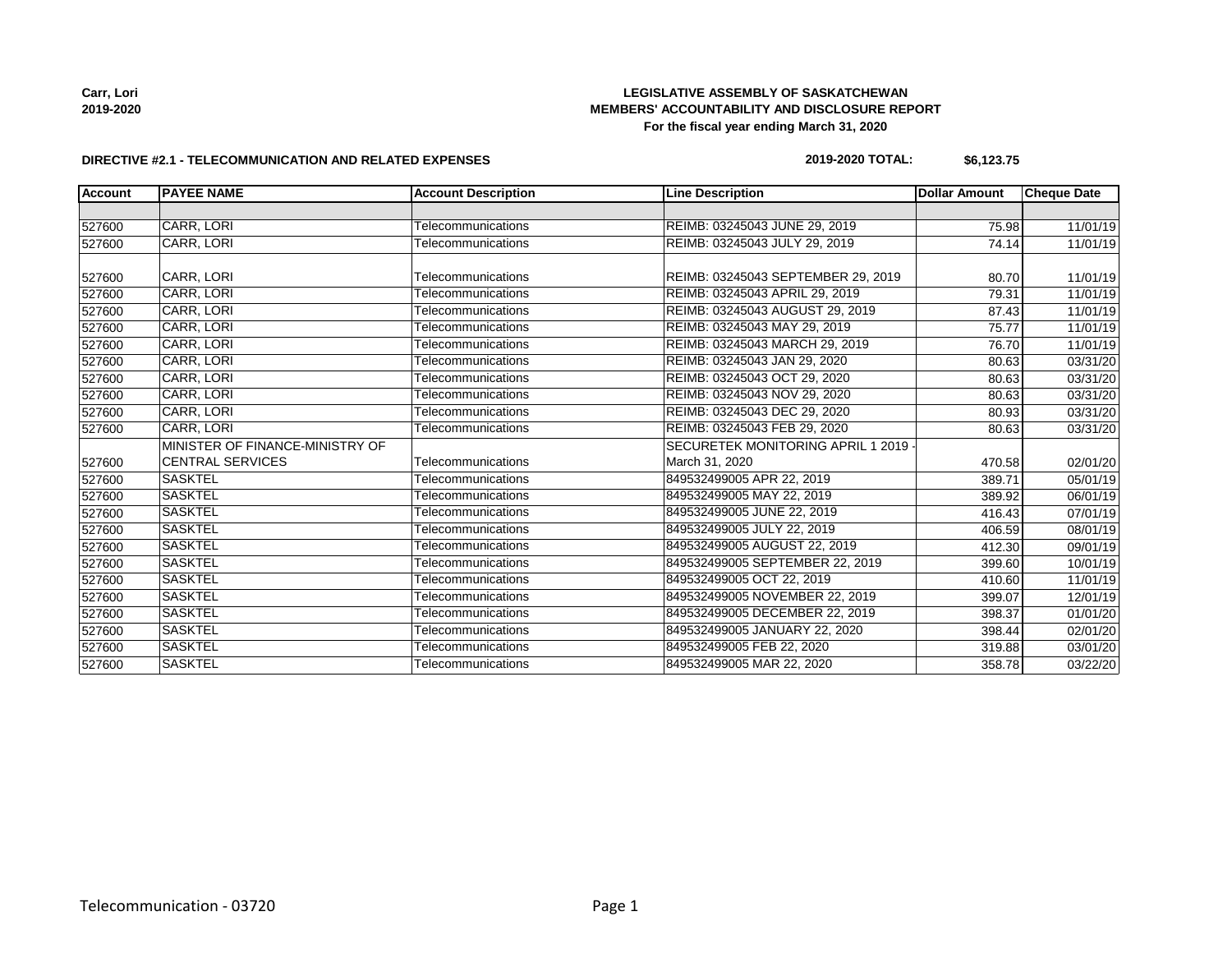## **LEGISLATIVE ASSEMBLY OF SASKATCHEWAN MEMBERS' ACCOUNTABILITY AND DISCLOSURE REPORT For the fiscal year ending March 31, 2020**

## **DIRECTIVE #3.1 - MLA TRAVEL AND LIVING EXPENSES**

# **2019-2020 TOTAL: \$24,083.46**

| <b>Account</b> | <b>PAYEE NAME</b>               | <b>Account Description</b>  | <b>Line Description</b>                       | <b>Dollar Amount</b> | <b>Cheque Date</b> |
|----------------|---------------------------------|-----------------------------|-----------------------------------------------|----------------------|--------------------|
|                |                                 |                             |                                               |                      |                    |
| 541900         | CARR, LORI                      | Elected Rep - Travel        | MLA TRAVEL APRIL 1 - 18, 2019                 | 993.70               | 04/18/19           |
| 541900         | CARR, LORI                      | Elected Rep - Travel        | MLA TRAVEL APRIL 28 - MAY 16, 2019            |                      | 05/16/19           |
| 541900         | CARR, LORI                      | <b>Elected Rep - Travel</b> | MLA TRAVEL JUN 17 - AUG 9, 2019               | 963.15<br>2,934.82   | 08/12/19           |
| 541900         | CARR, LORI                      | <b>Elected Rep - Travel</b> | MLA TRAVEL OCT 3-31, 2019                     | 732.00               |                    |
|                |                                 |                             |                                               |                      | 11/01/19           |
| 541900         | CARR, LORI                      | <b>Elected Rep - Travel</b> | JUNE 2019 MLA REGINA<br><b>ACCOMMODATIONS</b> | 641.88               | 11/01/19           |
|                |                                 |                             | MAY 2019 MLA REGINA                           |                      |                    |
| 541900         | CARR, LORI                      | Elected Rep - Travel        | <b>ACCOMMODATIONS</b>                         | 620.82               |                    |
|                |                                 |                             | SEP 2019 MLA REGINA                           |                      | 11/04/19           |
|                |                                 |                             |                                               |                      |                    |
| 541900         | CARR, LORI                      | Elected Rep - Travel        | <b>ACCOMMODATIONS</b>                         | 644.04               | 11/04/19           |
|                |                                 |                             | JUL 2019 MLA REGINA                           |                      |                    |
| 541900         | CARR, LORI                      | <b>Elected Rep - Travel</b> | <b>ACCOMMODATIONS</b>                         | 653.11               | 11/04/19           |
|                |                                 |                             | APR 2019 MLA REGINA                           |                      |                    |
| 541900         | CARR, LORI                      | Elected Rep - Travel        | <b>ACCOMMODATIONS</b>                         | 633.00               | 11/04/19           |
|                |                                 |                             | AUG 2019 MLA REGINA                           |                      |                    |
| 541900         | CARR, LORI                      | <b>Elected Rep - Travel</b> | <b>ACCOMMODATIONS</b>                         | 638.81               | 11/04/19           |
|                |                                 |                             | OCT 2019 MLA REGINA                           |                      |                    |
| 541900         | CARR, LORI                      | Elected Rep - Travel        | <b>ACCOMMODATIONS</b>                         | 675.40               | 11/04/19           |
| 541900         | CARR, LORI                      | Elected Rep - Travel        | MLA TRAVEL NOV 1-21, 2019                     | 1,148.55             | 11/22/19           |
| 541900         | CARR, LORI                      | <b>Elected Rep - Travel</b> | MLA TRAVEL NOV 24-DEC 11, 2019                | 1,057.05             | 12/12/19           |
| 541900         | CARR, LORI                      | <b>Elected Rep - Travel</b> | MLA TRAVEL JAN 8-21, 2020                     | 416.55               | 01/21/20           |
| 541900         | CARR, LORI                      | Elected Rep - Travel        | MLA TRAVEL MAR 1-19, 2020                     | 1,057.05             | 03/19/20           |
|                |                                 |                             | MAR 2020 MLA REGINA                           |                      |                    |
| 541900         | CARR, LORI                      | Elected Rep - Travel        | <b>ACCOMMODATION</b>                          | 596.42               | 03/31/20           |
|                |                                 |                             | FEB 2020 MLA REGINA                           |                      |                    |
| 541900         | CARR, LORI                      | <b>Elected Rep - Travel</b> | <b>ACCOMMODATION</b>                          | 630.11               | 03/31/20           |
|                |                                 |                             | JAN 2020 MLA REGINA                           |                      |                    |
| 541900         | CARR, LORI                      | Elected Rep - Travel        | <b>ACCOMMODATION</b>                          | 624.68               | 03/31/20           |
|                |                                 |                             | DEC 2019 MLA REGINA                           |                      |                    |
| 541900         | CARR, LORI                      | <b>Elected Rep - Travel</b> | <b>ACCOMMODATION</b>                          | 626.91               | 03/31/20           |
|                |                                 |                             | NOV 2019 MLA REGINA                           |                      |                    |
| 541900         | CARR, LORI                      | <b>Elected Rep - Travel</b> | <b>ACCOMMODATIONS</b>                         | 647.15               | 03/31/20           |
|                | MINISTER OF FINANCE-MINISTRY OF |                             |                                               |                      |                    |
| 541900         | <b>CENTRAL SERVICES</b>         | <b>Elected Rep - Travel</b> | CVA - L. CARR, MLA                            | 8.64                 | 06/01/19           |
|                | MINISTER OF FINANCE-MINISTRY OF |                             |                                               |                      |                    |
| 541900         | <b>CENTRAL SERVICES</b>         | <b>Elected Rep - Travel</b> | APRIL 2019 MLA CVA TRAVEL                     | 108.86               | 06/01/19           |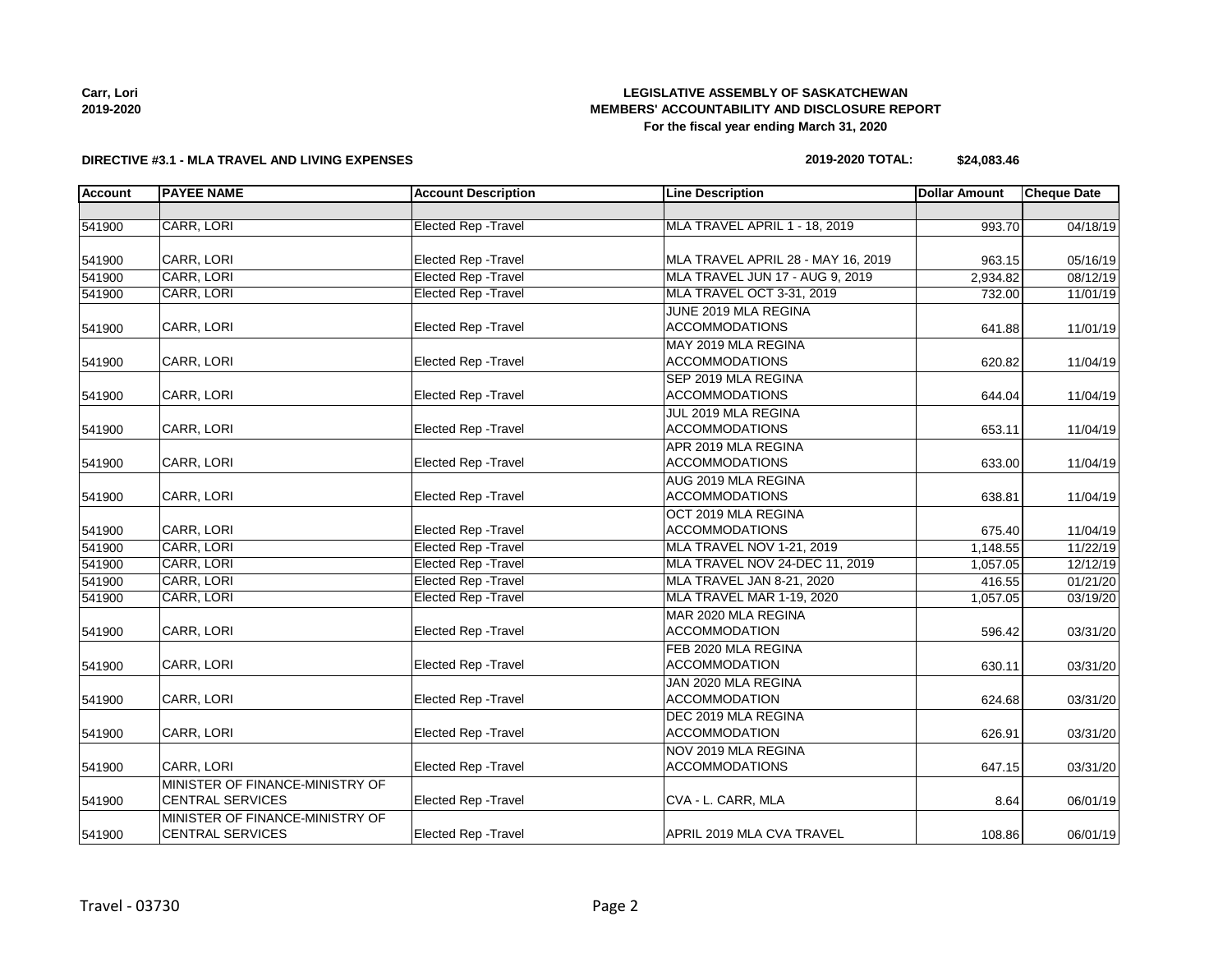| <b>Account</b> | <b>PAYEE NAME</b>               | <b>Account Description</b>  | <b>Line Description</b>       | <b>Dollar Amount</b> | <b>Cheque Date</b> |
|----------------|---------------------------------|-----------------------------|-------------------------------|----------------------|--------------------|
|                | MINISTER OF FINANCE-MINISTRY OF |                             |                               |                      |                    |
| 541900         | <b>CENTRAL SERVICES</b>         | Elected Rep - Travel        | AUGUST 2019 CVA               | 24.50                | 10/01/19           |
|                | MINISTER OF FINANCE-MINISTRY OF |                             |                               |                      |                    |
| 541900         | <b>CENTRAL SERVICES</b>         | <b>Elected Rep - Travel</b> | SEPTEMBER 2019 MLA CVA TRAVEL | 33.68                | 10/17/19           |
|                | MINISTER OF FINANCE-MINISTRY OF |                             |                               |                      |                    |
| 541900         | <b>CENTRAL SERVICES</b>         | <b>Elected Rep - Travel</b> | OCT 2019 MLA CVA TRAVEL       | 9.93                 | 12/01/19           |
|                | MINISTER OF FINANCE-MINISTRY OF |                             |                               |                      |                    |
| 541900         | <b>CENTRAL SERVICES</b>         | <b>Elected Rep - Travel</b> | NOV 2019 MLA CVA TRAVEL       | 121.69               | 01/01/20           |
|                | MINISTER OF FINANCE-MINISTRY OF |                             |                               |                      |                    |
| 541900         | <b>CENTRAL SERVICES</b>         | Elected Rep - Travel        | AUG 2019 MLA CVA TRAVEL       | 116.59               | 01/01/20           |
|                | MINISTER OF FINANCE-MINISTRY OF |                             |                               |                      |                    |
| 541900         | <b>CENTRAL SERVICES</b>         | <b>Elected Rep - Travel</b> | FEB 2020 MLA CVA TRAVEL       | 1.91                 | 03/16/20           |
|                | REGINA & DISTRICT CHAMBER OF    |                             |                               |                      |                    |
| 541900         | <b>COMMERCE</b>                 | <b>Elected Rep - Travel</b> | MLA TRAVEL SEP 16 2019        | 52.38                | 09/16/19           |
|                |                                 |                             | APRIL 2019 MLA REGINA         |                      |                    |
| 541900         | WATERFORD CONDO CORPORATION     | Elected Rep - Travel        | <b>ACCOMMODATION</b>          | 552.58               | 04/01/19           |
|                |                                 |                             | MAY 2019 MLA REGINA           |                      |                    |
| 541900         | WATERFORD CONDO CORPORATION     | <b>Elected Rep - Travel</b> | <b>ACCOMMODATIONS</b>         | 552.58               | 04/22/19           |
|                |                                 |                             | JUNE 2019 MLA REGINA          |                      |                    |
| 541900         | WATERFORD CONDO CORPORATION     | <b>Elected Rep - Travel</b> | <b>ACCOMMODATIONS</b>         | 552.58               | 05/01/19           |
|                |                                 |                             | JULY 2019 MLA REGINA          |                      |                    |
| 541900         | WATERFORD CONDO CORPORATION     | Elected Rep - Travel        | <b>ACCOMMODATION</b>          | 552.58               | 06/13/19           |
|                |                                 |                             | AUGUST 2019 MLA REGINA        |                      |                    |
| 541900         | WATERFORD CONDO CORPORATION     | <b>Elected Rep - Travel</b> | <b>ACCOMMODATIONS</b>         | 552.58               | 07/16/19           |
|                |                                 |                             | SEPT 2019 MLA REGINA          |                      |                    |
| 541900         | WATERFORD CONDO CORPORATION     | Elected Rep - Travel        | <b>ACCOMMODATIONS</b>         | 552.58               | 08/22/19           |
|                |                                 |                             | OCT 2019 MLA REGINA           |                      |                    |
| 541900         | WATERFORD CONDO CORPORATION     | <b>Elected Rep - Travel</b> | <b>ACCOMMODATIONS</b>         | 552.58               | 09/17/19           |
|                |                                 |                             | NOV 2019 MLA REGINA           |                      |                    |
| 541900         | WATERFORD CONDO CORPORATION     | <b>Elected Rep - Travel</b> | <b>ACCOMMODATIONS</b>         | 552.58               | 10/18/19           |
|                |                                 |                             | DEC 2019 MLA REGINA           |                      |                    |
| 541900         | WATERFORD CONDO CORPORATION     | Elected Rep - Travel        | <b>ACCOMMODATIONS</b>         | 562.36               | 11/18/19           |
|                |                                 |                             | JAN 2020 MLA REGINA           |                      |                    |
| 541900         | WATERFORD CONDO CORPORATION     | Elected Rep - Travel        | <b>ACCOMMODATION</b>          | 562.36               | 12/10/19           |
|                |                                 |                             | FEB 2020 MLA REGINA           |                      |                    |
| 541900         | WATERFORD CONDO CORPORATION     | <b>Elected Rep - Travel</b> | <b>ACCOMMODATIONS</b>         | 562.36               | 01/20/20           |
|                |                                 |                             | MARCH 2020 MLA REGINA         |                      |                    |
| 541900         | WATERFORD CONDO CORPORATION     | <b>Elected Rep - Travel</b> | <b>ACCOMMODATIONS</b>         | 562.36               | 02/18/20           |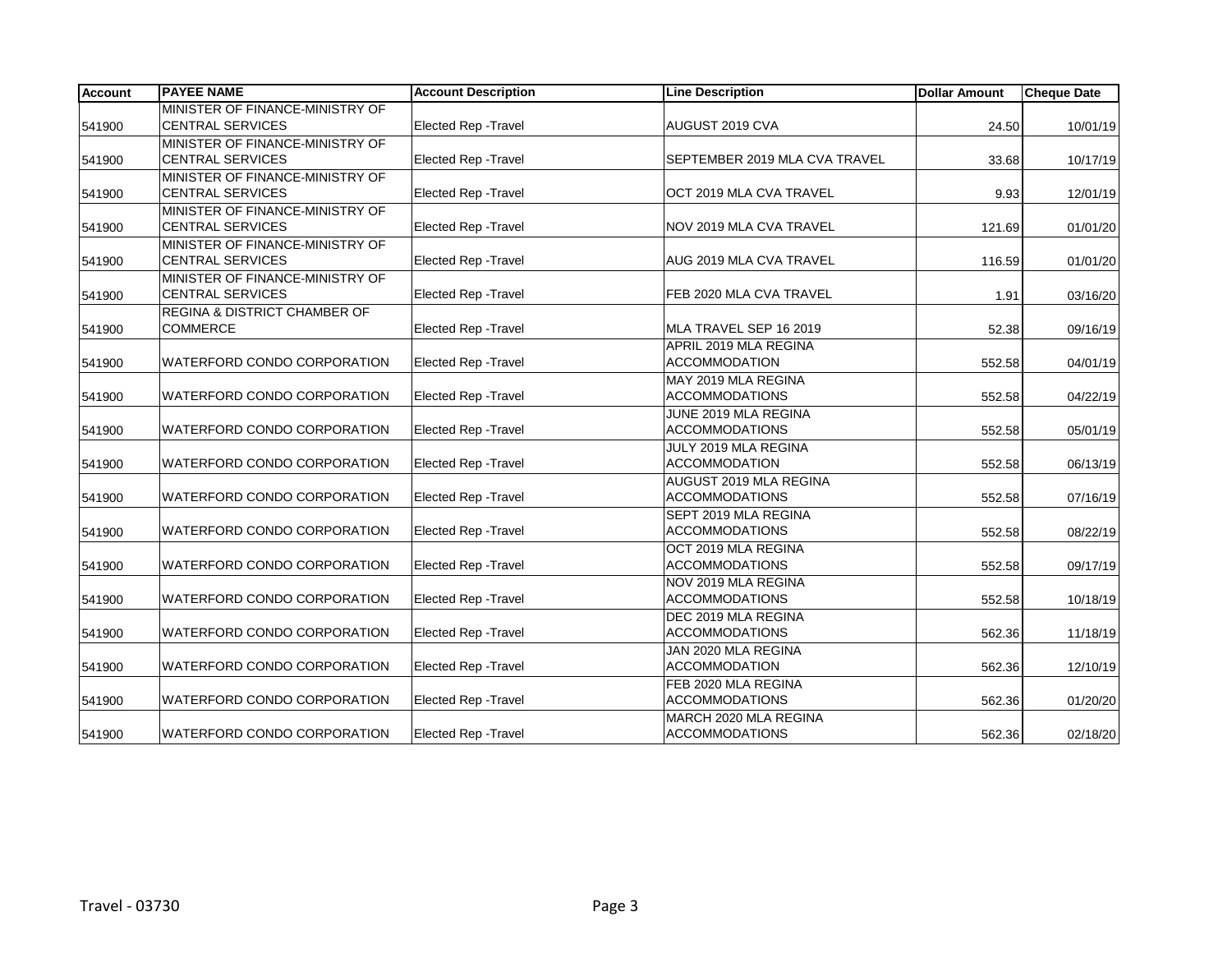522200

522200

522200

**Carr, Lori 2019-2020**

### **LEGISLATIVE ASSEMBLY OF SASKATCHEWAN MEMBERS' ACCOUNTABILITY AND DISCLOSURE REPORT For the fiscal year ending March 31, 2020**

MINISTER OF FINANCE-MINISTRY OF

TOSHIBA TEC CANADA BUSINESS

TOSHIBA TEC CANADA BUSINESS

| <b>Account</b> | <b>PAYEE NAME</b>               | <b>Account Description</b>                                               | <b>Line Description</b>        | Dollar Amount | <b>Cheque Date</b> |
|----------------|---------------------------------|--------------------------------------------------------------------------|--------------------------------|---------------|--------------------|
|                |                                 |                                                                          |                                |               |                    |
| 522000         | MILBRANDT, GREGG & COPLAND, TOM | Rent of Ground, Buildings and Other Space                                | APRIL 2019 MLA OFFICE RENT     | 1,470.00      | 04/01/19           |
| 522000         | MILBRANDT, GREGG & COPLAND, TOM | Rent of Ground, Buildings and Other Space                                | JUNE 2019 MLA OFFICE RENT      | 1,500.00      | 05/01/19           |
| 522000         | MILBRANDT, GREGG & COPLAND, TOM | Rent of Ground, Buildings and Other Space                                | <b>SNOW REMOVAL</b>            | 772.15        | 05/01/19           |
| 522000         | MILBRANDT, GREGG & COPLAND, TOM | Rent of Ground, Buildings and Other Space                                | MAY 2019 MLA OFFICE RENT       | 1,500.00      | 05/01/19           |
| 522000         | MILBRANDT, GREGG & COPLAND, TOM | Rent of Ground, Buildings and Other Space   JULY 2019 MLA OFFICE RENT    |                                | 1,500.00      | 06/12/19           |
| 522000         | MILBRANDT, GREGG & COPLAND, TOM | Rent of Ground, Buildings and Other Space   AUGUST 2019 MLA OFFICE RENT  |                                | 1,500.00      | 07/18/19           |
| 522000         | MILBRANDT, GREGG & COPLAND, TOM | Rent of Ground, Buildings and Other Space SEPTEMBER 2019 MLA OFFICE RENT |                                | 1,500.00      | 08/02/19           |
| 522000         | MILBRANDT, GREGG & COPLAND, TOM | Rent of Ground, Buildings and Other Space   OCTOBER 2019 MLA OFFICE RENT |                                | 1,500.00      | 09/10/19           |
| 522000         | MILBRANDT, GREGG & COPLAND, TOM | Rent of Ground, Buildings and Other Space                                | INOVEMBER 2019 MLA OFFICE RENT | 1,500.00      | 10/01/19           |
|                |                                 |                                                                          |                                |               |                    |

#### **DIRECTIVE #4.1 - CONSTITUENCY SERVICE EXPENSES**

522000 | MILBRANDT, GREGG & COPLAND, TOM | Rent of Ground, Buildings and Other Space | DECEMBER 2019 MLA OFFICE RENT | 1,500.00 11/05/19

522000 | MILBRANDT, GREGG & COPLAND, TOM | Rent of Ground, Buildings and Other Space | JANUARY 2020 MLA OFFICE RENT | 1,500.00 | 12/03/19

522000 | MILBRANDT, GREGG & COPLAND, TOM | Rent of Ground, Buildings and Other Space | FEBRUARY 2020 MLA OFFICE RENT | 1,500.00 01/06/20

522000 | MILBRANDT, GREGG & COPLAND, TOM | Rent of Ground, Buildings and Other Space | MARCH 2020 MLA OFFICE RENT | 1,500.00 03/10/20

522200 TOSHIBA OF CANADA LTD. Rent of Photocopiers COPIER CHARGES 165.53 05/01/19 522200 TOSHIBA OF CANADA LTD. Rent of Photocopiers COPIER CHARGES 161.20 06/01/19 522200 TOSHIBA OF CANADA LTD. Rent of Photocopiers COPIER CHARGES 163.63 07/01/19 522200 TOSHIBA OF CANADA LTD. Rent of Photocopiers COPIER CHARGES 162.45 07/09/19 522200 TOSHIBA OF CANADA LTD. Rent of Photocopiers RTV - COPIER REIMBURSEMENT -154.41 10/03/19

CENTRAL SERVICES **Rent of Photocopiers** PHOTOCOPIER SERVICE FEES 19/20 100.00 1/01/20

SOLUTIONS INC **Rent of Photocopiers** COPIER CHARGES 2001/19 **Rent of Photocopiers** COPIER CHARGES

SOLUTIONS INC **Rent of Photocopiers** COPIER CHARGES 2001/19 28/01/19

**2019-2020 TOTAL: \$43,603.60**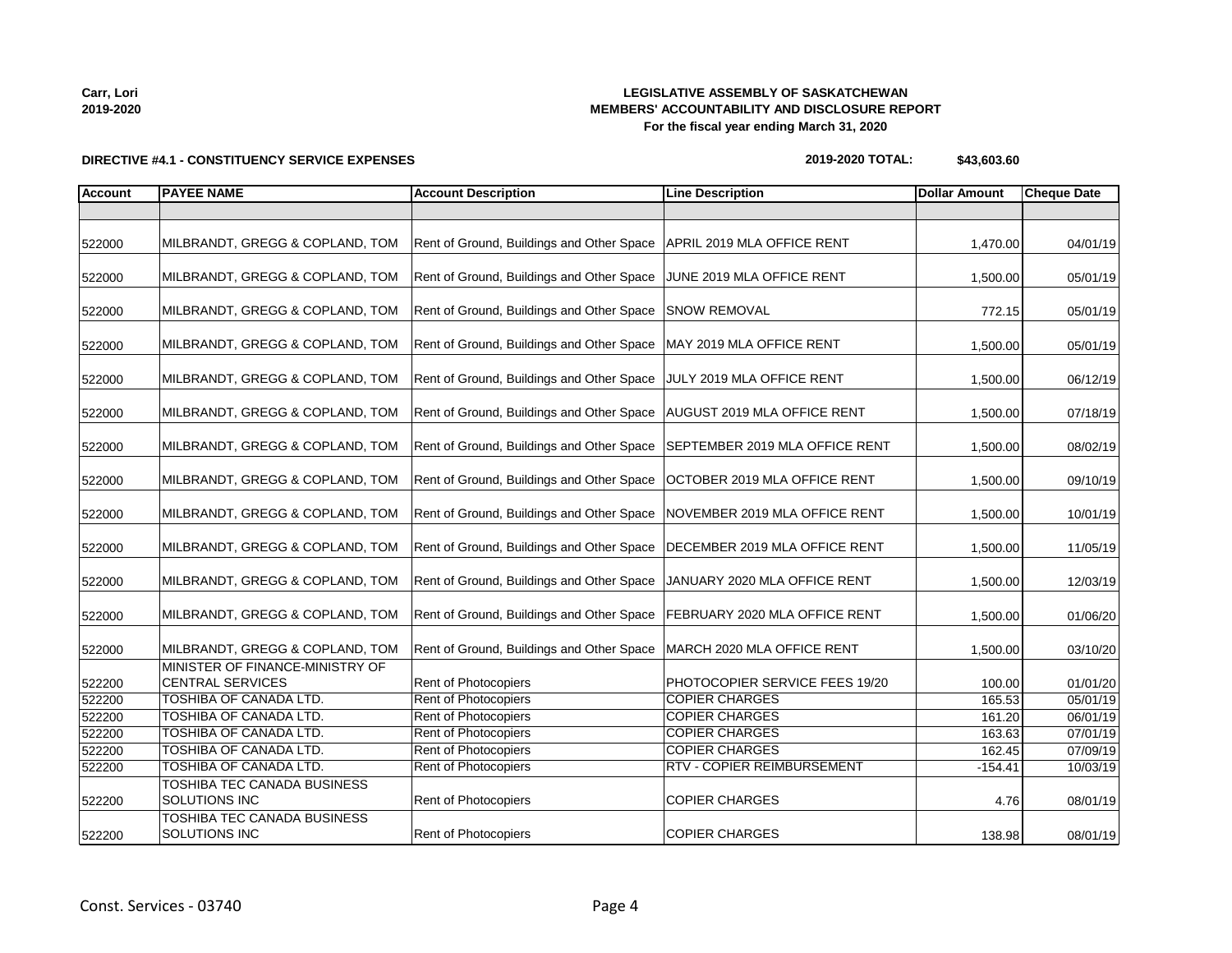| <b>Account</b> | <b>PAYEE NAME</b>                  | <b>Account Description</b>           | <b>Line Description</b>             | <b>Dollar Amount</b> | <b>Cheque Date</b> |
|----------------|------------------------------------|--------------------------------------|-------------------------------------|----------------------|--------------------|
|                | TOSHIBA TEC CANADA BUSINESS        |                                      |                                     |                      |                    |
| 522200         | SOLUTIONS INC                      | Rent of Photocopiers                 | <b>COPIER CHARGES</b>               | 138.98               | 08/01/19           |
|                | TOSHIBA TEC CANADA BUSINESS        |                                      |                                     |                      |                    |
| 522200         | SOLUTIONS INC                      | <b>Rent of Photocopiers</b>          | <b>COPIER CHARGES</b>               | 143.10               | 09/01/19           |
|                | TOSHIBA TEC CANADA BUSINESS        |                                      |                                     |                      |                    |
| 522200         | SOLUTIONS INC                      | Rent of Photocopiers                 | <b>COPIER CHARGES</b>               | 150.05               | 10/01/19           |
|                | <b>TOSHIBA TEC CANADA BUSINESS</b> |                                      |                                     |                      |                    |
| 522200         | SOLUTIONS INC                      | Rent of Photocopiers                 | <b>COPIER CHARGES</b>               | 154.09               | 12/01/19           |
|                | TOSHIBA TEC CANADA BUSINESS        |                                      |                                     |                      |                    |
| 522200         | SOLUTIONS INC                      | <b>Rent of Photocopiers</b>          | <b>COPIER CHARGES</b>               | 152.16               | 12/01/19           |
|                | TOSHIBA TEC CANADA BUSINESS        |                                      |                                     |                      |                    |
| 522200         | SOLUTIONS INC                      | Rent of Photocopiers                 | <b>COPIER CHARGES</b>               | 142.68               | 01/01/20           |
|                | TOSHIBA TEC CANADA BUSINESS        |                                      |                                     |                      |                    |
| 522200         | <b>SOLUTIONS INC</b>               | <b>Rent of Photocopiers</b>          | <b>COPIER CHARGES</b>               | 147.33               | 03/01/20           |
|                | TOSHIBA TEC CANADA BUSINESS        |                                      |                                     |                      |                    |
| 522200         | SOLUTIONS INC                      | <b>Rent of Photocopiers</b>          | <b>COPIER CHARGES</b>               | 156.11               | 03/01/20           |
| 522500         | <b>WESTERN FINANCIAL GROUP</b>     | <b>Insurance Premiums</b>            | <b>COMMERCIAL POLICY ESTECONS01</b> | 424.00               | 10/11/19           |
| 522700         | SASKPOWER CORPORATION              | Utilities - Electricity and Nat Gas  | 510004167282 JUN 13 2019            | 97.96                | 07/01/19           |
| 522700         | SASKPOWER CORPORATION              | Utilities - Electricity and Nat Gas  | 510004167282 JUL 12 2019            | 104.48               | 07/12/19           |
| 522700         | SASKPOWER CORPORATION              | Utilities - Electricity and Nat Gas  | 510004167282 AUG 13 2019            | 49.50                | 09/01/19           |
| 522700         | SASKPOWER CORPORATION              | Utilities - Electricity and Nat Gas  | 510004167282 SEP 13 2019            | 105.63               | 09/13/19           |
| 522700         | SASKPOWER CORPORATION              | Utilities - Electricity and Nat Gas  | 5100 0416 7282 OCT 11, 2019         | 87.41                | 12/01/19           |
| 522700         | <b>SASKPOWER CORPORATION</b>       | Utilities - Electricity and Nat Gas  | 510004167282 NOV 14, 2019           | 104.18               | 12/01/19           |
| 522700         | SASKPOWER CORPORATION              | Utilities - Electricity and Nat Gas  | 510004167282 DEC 12, 2019           | 88.97                | 01/01/20           |
| 522700         | SASKPOWER CORPORATION              | Utilities - Electricity and Nat Gas  | 510004167282 JAN 14, 2020           | 96.97                | 02/01/20           |
| 522700         | SASKPOWER CORPORATION              | Utilities - Electricity and Nat Gas  | 510004167282 FEB 12, 2020           | 119.00               | 03/01/20           |
| 522700         | SASKPOWER CORPORATION              | Utilities - Electricity and Nat Gas  | 510004167282 MAR 12, 2020           | 98.78                | 03/12/20           |
| 525000         | CANADA POST CORPORATION            | Postal, Courier, Freight and Related | <b>POSTAGE</b>                      | 1,110.70             | 06/01/19           |
|                | MINISTER OF FINANCE-MINISTRY OF    |                                      |                                     |                      |                    |
| 525000         | <b>CENTRAL SERVICES</b>            | Postal, Courier, Freight and Related | MAIL SERVICES APR/19                | 49.87                | 06/03/19           |
|                | MINISTER OF FINANCE-MINISTRY OF    |                                      |                                     |                      |                    |
| 525000         | <b>CENTRAL SERVICES</b>            | Postal, Courier, Freight and Related | MAIL SERVICES MAY 2019              | 66.88                | 07/01/19           |
|                | MINISTER OF FINANCE-MINISTRY OF    |                                      |                                     |                      |                    |
| 525000         | <b>CENTRAL SERVICES</b>            | Postal, Courier, Freight and Related | MAIL SERVICE JUNE 2019              | 52.87                | 07/15/19           |
|                | MINISTER OF FINANCE-MINISTRY OF    |                                      |                                     |                      |                    |
| 525000         | <b>CENTRAL SERVICES</b>            | Postal, Courier, Freight and Related | MAIL SERVICES JULY 2019             | 51.05                | 09/01/19           |
|                | MINISTER OF FINANCE-MINISTRY OF    |                                      |                                     |                      |                    |
| 525000         | <b>CENTRAL SERVICES</b>            | Postal, Courier, Freight and Related | MAIL SERVICES AUG 2019              | 50.05                | 09/13/19           |
|                | MINISTER OF FINANCE-MINISTRY OF    |                                      |                                     |                      |                    |
| 525000         | <b>CENTRAL SERVICES</b>            | Postal, Courier, Freight and Related | SEPTEMBER 2019 MAIL SERVICES        | 51.08                | 10/15/19           |
|                | MINISTER OF FINANCE-MINISTRY OF    |                                      |                                     |                      |                    |
| 525000         | <b>CENTRAL SERVICES</b>            | Postal, Courier, Freight and Related | MAIL SERVICES OCT/19                | 50.07                | 12/01/19           |
|                | MINISTER OF FINANCE-MINISTRY OF    |                                      |                                     |                      |                    |
| 525000         | <b>CENTRAL SERVICES</b>            | Postal, Courier, Freight and Related | MAIL SERVICES NOV 2019              | 55.05                | 01/01/20           |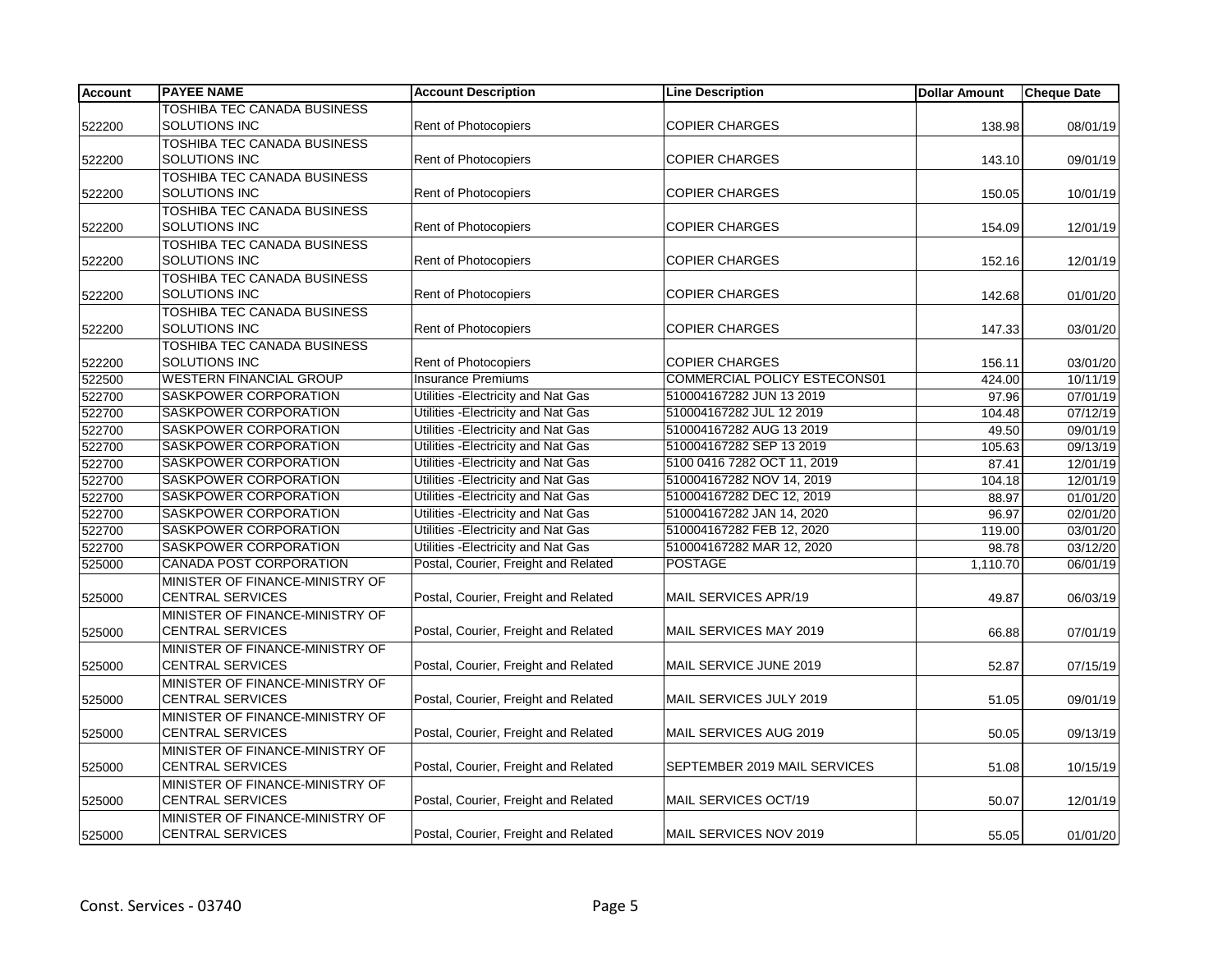| <b>Account</b> | <b>PAYEE NAME</b>                | <b>Account Description</b>           | <b>Line Description</b>          | <b>Dollar Amount</b> | <b>Cheque Date</b> |
|----------------|----------------------------------|--------------------------------------|----------------------------------|----------------------|--------------------|
|                | MINISTER OF FINANCE-MINISTRY OF  |                                      |                                  |                      |                    |
| 525000         | <b>CENTRAL SERVICES</b>          | Postal, Courier, Freight and Related | MAIL SERVICES DEC 2019           | 50.02                | 02/01/20           |
|                | MINISTER OF FINANCE-MINISTRY OF  |                                      |                                  |                      |                    |
| 525000         | CENTRAL SERVICES                 | Postal, Courier, Freight and Related | MAIL SERVICES JAN 2020           | 52.07                | 03/01/20           |
|                | MINISTER OF FINANCE-MINISTRY OF  |                                      |                                  |                      |                    |
| 525000         | <b>CENTRAL SERVICES</b>          | Postal, Courier, Freight and Related | <b>FEBRUARY MAIL SERVICES</b>    | 1,086.06             | 03/16/20           |
|                | MINISTER OF FINANCE-MINISTRY OF  |                                      |                                  |                      |                    |
| 525000         | <b>CENTRAL SERVICES</b>          | Postal, Courier, Freight and Related | FEB 2020 MAIL SERVICES           | 50.02                | 03/16/20           |
|                | MINISTER OF FINANCE-MINISTRY OF  |                                      |                                  |                      |                    |
| 525000         | <b>CENTRAL SERVICES</b>          | Postal, Courier, Freight and Related | MARCH 2020 MAIL SERVICES         | 50.02                | 03/31/20           |
|                | PRAIRIE ADVERTISING DISTRIBUTORS |                                      |                                  |                      |                    |
| 525000         | LTD.                             | Postal, Courier, Freight and Related | <b>POSTAGE</b>                   | 163.98               | 06/01/19           |
|                | PRAIRIE ADVERTISING DISTRIBUTORS |                                      |                                  |                      |                    |
| 525000         | LTD.                             | Postal, Courier, Freight and Related | <b>POSTAGE</b>                   | 201.26               | 03/01/20           |
| 525000         | SASKATCHEWAN PARTY CAUCUS        | Postal, Courier, Freight and Related | <b>POSTAGE</b>                   | 55.80                | 09/01/19           |
| 528000         | <b>CARR, LORI</b>                | <b>Support Services</b>              | <b>REIMB: IT SUPPORT</b>         | 166.50               | 11/01/19           |
|                |                                  |                                      |                                  |                      |                    |
| 528000         | SAVVY TECH COMPUTER CONSULTING   | <b>Support Services</b>              | IT SUPPORT NO GST                | 174.90               | 08/01/19           |
|                |                                  |                                      |                                  |                      |                    |
| 528000         | SAVVY TECH COMPUTER CONSULTING   | <b>Support Services</b>              | <b>IT SUPPORT</b>                | 264.99               | 01/01/20           |
|                |                                  |                                      |                                  |                      |                    |
| 528000         | SAVVY TECH COMPUTER CONSULTING   | <b>Support Services</b>              | <b>IT SUPPORT</b>                | 135.15               | 03/31/20           |
| 529200         | <b>CARR, LORI</b>                | <b>Professional Development</b>      | <b>REIMB: PNWER REGISTRATION</b> | 758.13               | 04/01/19           |
| 530300         | MARU GROUP CANADA INC.           | Primary Research/Focus group         | Ad Hoc Research                  | 632.98               | 05/01/19           |
| 530300         | MARU GROUP CANADA INC.           | Primary Research/Focus group         | Ad Hoc Research                  | 632.98               | 08/01/19           |
| 530300         | MARU GROUP CANADA INC.           | Primary Research/Focus group         | AD HOC RESEARCH                  | 661.11               | 11/01/19           |
| 530300         | MARU GROUP CANADA INC.           | Primary Research/Focus group         | Ad Hoc Research                  | 661.11               | 03/01/20           |
| 530500         | PNG PRAIRIE NEWSPAPER GROUP      | Media Placement                      | <b>ADVERTISING</b>               | 170.00               | 05/01/19           |
| 530500         | PNG PRAIRIE NEWSPAPER GROUP      | Media Placement                      | <b>ADVERTISING</b>               | 170.00               | 05/01/19           |
| 530500         | PNG PRAIRIE NEWSPAPER GROUP      | Media Placement                      | <b>ADVERTISING</b>               | 70.00                | 05/01/19           |
| 530500         | PNG PRAIRIE NEWSPAPER GROUP      | Media Placement                      | <b>ADVERTISING</b>               | 70.00                | 05/01/19           |
| 530500         | PNG PRAIRIE NEWSPAPER GROUP      | Media Placement                      | <b>ADVERTISING</b>               | 100.00               | 06/01/19           |
| 530500         | PNG PRAIRIE NEWSPAPER GROUP      | Media Placement                      | <b>ADVERTISING</b>               | 396.00               | 06/01/19           |
| 530500         | PNG PRAIRIE NEWSPAPER GROUP      | <b>Media Placement</b>               | <b>ADVERTISING</b>               | 385.00               | 06/01/19           |
| 530500         | PNG PRAIRIE NEWSPAPER GROUP      | <b>Media Placement</b>               | <b>ADVERTISING</b>               | 85.00                | 06/01/19           |
| 530500         | PNG PRAIRIE NEWSPAPER GROUP      | Media Placement                      | <b>ADVERTISING</b>               | 150.00               | 06/01/19           |
| 530500         | PNG PRAIRIE NEWSPAPER GROUP      | <b>Media Placement</b>               | <b>ADVERTISING</b>               | 190.00               | 07/01/19           |
| 530500         | PNG PRAIRIE NEWSPAPER GROUP      | <b>Media Placement</b>               | <b>ADVERTISING</b>               | 162.50               | 07/10/19           |
| 530500         | PNG PRAIRIE NEWSPAPER GROUP      | <b>Media Placement</b>               | <b>ADVERTISING</b>               | 250.00               | 08/01/19           |
| 530500         | PNG PRAIRIE NEWSPAPER GROUP      | <b>Media Placement</b>               | <b>ADVERTISING</b>               | 100.00               | 09/01/19           |
| 530500         | PNG PRAIRIE NEWSPAPER GROUP      | Media Placement                      | <b>ADVERTISING</b>               | 332.50               | 09/01/19           |
| 530500         | PNG PRAIRIE NEWSPAPER GROUP      | <b>Media Placement</b>               | <b>ADVERTISING</b>               | 180.00               | 09/01/19           |
| 530500         | PNG PRAIRIE NEWSPAPER GROUP      | Media Placement                      | <b>ADVERTISING</b>               | 387.00               | 09/01/19           |
| 530500         | PNG PRAIRIE NEWSPAPER GROUP      | Media Placement                      | <b>ADVERTISING</b>               | 100.00               | 09/11/19           |
| 530500         | PNG PRAIRIE NEWSPAPER GROUP      | <b>Media Placement</b>               | <b>ADVERTISING</b>               | 155.00               | 09/18/19           |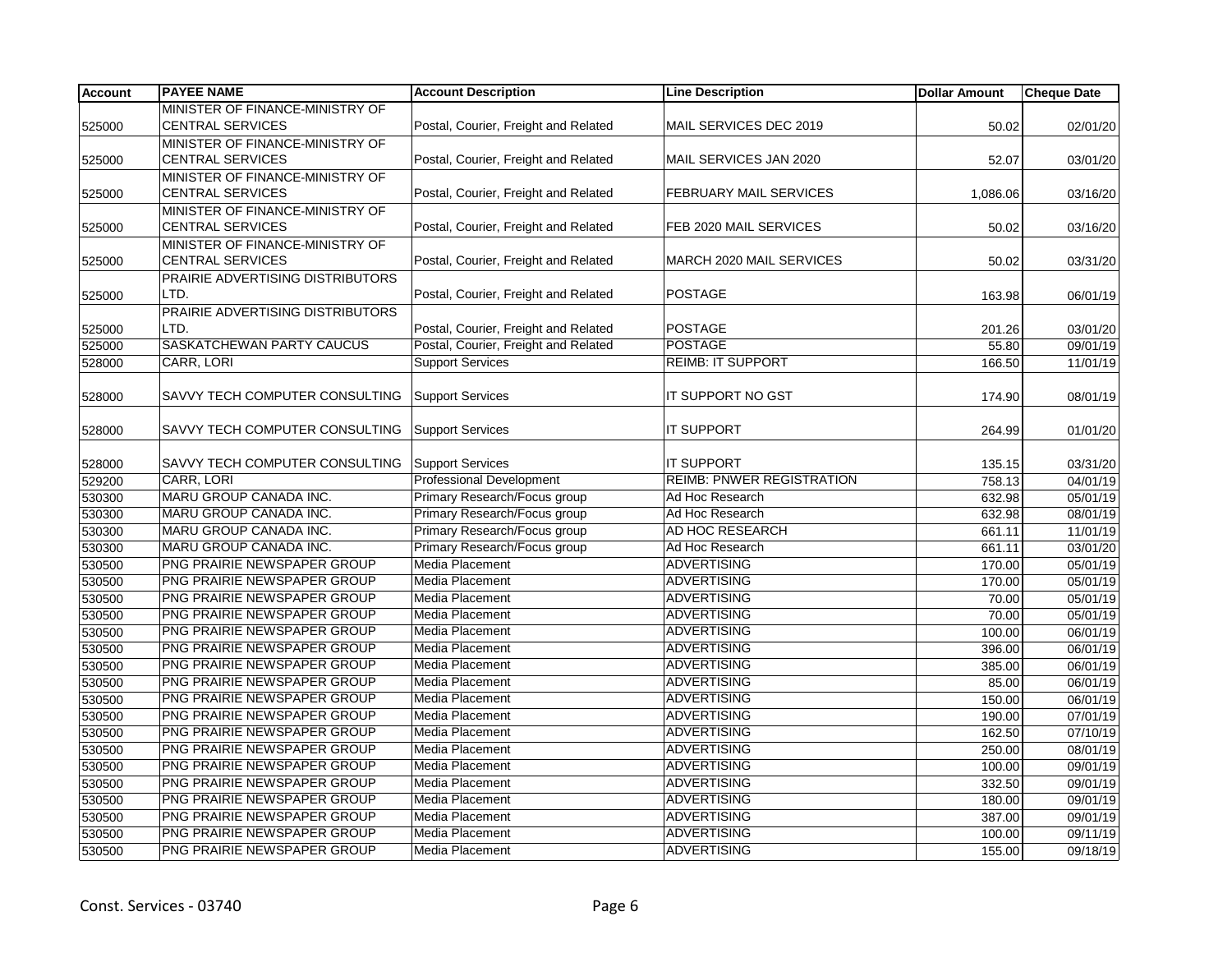| <b>Account</b> | <b>PAYEE NAME</b>                  | <b>Account Description</b>           | <b>Line Description</b>        | <b>Dollar Amount</b> | <b>Cheque Date</b>    |
|----------------|------------------------------------|--------------------------------------|--------------------------------|----------------------|-----------------------|
| 530500         | PNG PRAIRIE NEWSPAPER GROUP        | Media Placement                      | <b>ADVERTISING</b>             | 180.00               | 10/01/19              |
| 530500         | PNG PRAIRIE NEWSPAPER GROUP        | <b>Media Placement</b>               | <b>ADVERTISING</b>             | 532.24               | 10/01/19              |
| 530500         | PNG PRAIRIE NEWSPAPER GROUP        | Media Placement                      | <b>ADVERTISING</b>             | 260.00               | 10/09/19              |
| 530500         | PNG PRAIRIE NEWSPAPER GROUP        | Media Placement                      | <b>ADVERTISING</b>             | 75.00                | 12/01/19              |
| 530500         | PNG PRAIRIE NEWSPAPER GROUP        | Media Placement                      | <b>ADVERTISING</b>             | 95.00                | 12/01/19              |
| 530500         | PNG PRAIRIE NEWSPAPER GROUP        | Media Placement                      | <b>ADVERTISING</b>             | 170.00               | 12/01/19              |
| 530500         | PNG PRAIRIE NEWSPAPER GROUP        | Media Placement                      | <b>ADVERTISING</b>             | 105.00               | 12/01/19              |
| 530500         | PNG PRAIRIE NEWSPAPER GROUP        | <b>Media Placement</b>               | <b>ADVERTISING</b>             | 447.25               | 12/01/19              |
| 530500         | PNG PRAIRIE NEWSPAPER GROUP        | Media Placement                      | <b>ADVERTISING</b>             | 449.00               | 01/01/20              |
| 530500         | PNG PRAIRIE NEWSPAPER GROUP        | Media Placement                      | <b>ADVERTISING</b>             | 140.00               | 01/01/20              |
| 530500         | PNG PRAIRIE NEWSPAPER GROUP        | Media Placement                      | <b>ADVERTISING</b>             | 170.00               | 01/01/20              |
| 530500         | PNG PRAIRIE NEWSPAPER GROUP        | Media Placement                      | <b>ADVERTISING</b>             | 165.00               | 01/01/20              |
| 530500         | PNG PRAIRIE NEWSPAPER GROUP        | Media Placement                      | <b>ADVERTISING</b>             | 262.50               | 01/08/20              |
| 530500         | PNG PRAIRIE NEWSPAPER GROUP        | Media Placement                      | <b>ADVERTISING</b>             | 30.00                | 02/01/20              |
| 530500         | PNG PRAIRIE NEWSPAPER GROUP        | Media Placement                      | <b>ADVERTISING</b>             | 130.00               | 02/01/20              |
| 530500         | PNG PRAIRIE NEWSPAPER GROUP        | Media Placement                      | <b>ADVERTISING</b>             | 180.00               | 03/01/20              |
| 530500         | PNG PRAIRIE NEWSPAPER GROUP        | Media Placement                      | <b>ADVERTISING</b>             | 30.00                | 03/01/20              |
| 530500         | PNG PRAIRIE NEWSPAPER GROUP        | Media Placement                      | <b>ADVERTISING</b>             | 130.00               | 03/01/20              |
| 530500         | PNG PRAIRIE NEWSPAPER GROUP        | Media Placement                      | <b>ADVERTISING</b>             | 737.25               | 03/01/20              |
| 530500         | PNG PRAIRIE NEWSPAPER GROUP        | Media Placement                      | <b>ADVERTISING</b>             | 255.00               | 03/01/20              |
| 530500         | PNG PRAIRIE NEWSPAPER GROUP        | Media Placement                      | <b>ADVERTISING</b>             | 180.00               | 03/01/20              |
| 530500         | PNG PRAIRIE NEWSPAPER GROUP        | Media Placement                      | <b>ADVERTISING</b>             | 373.00               | 03/11/20              |
| 530500         | PNG PRAIRIE NEWSPAPER GROUP        | <b>Media Placement</b>               | <b>ADVERTISING</b>             | 30.00                | 03/18/20              |
| 530500         | PNG PRAIRIE NEWSPAPER GROUP        | Media Placement                      | <b>ADVERTISING</b>             | 195.00               | 03/25/20              |
| 530800         | <b>WESTERN LITHO PRINTERS LTD.</b> | Publications                         | <b>NEWSLETTERS</b>             | 985.20               | 07/01/19              |
| 530800         | <b>WESTERN LITHO PRINTERS LTD.</b> | Publications                         | NEWSLETTERS                    | 1,369.00             | 03/01/20              |
| 530900         | CARR, LORI                         | <b>Promotional Items</b>             | <b>REIMB: SASK FLAGS</b>       | 44.97                | 09/01/19              |
| 530900         | CARR, LORI                         | Promotional Items                    | <b>REIMB: FLAGS</b>            | 59.96                | 02/01/20              |
| 555000         | CARR, LORI                         | <b>Other Material and Supplies</b>   | <b>REIMB: OFFICE SUPPLIES</b>  | 105.43               | 05/16/19              |
| 555000         | CARR, LORI                         | <b>Other Material and Supplies</b>   | <b>REIMB: OFFICE SUPPLIES</b>  | 72.46                | 10/01/19              |
| 555000         | CARR, LORI                         | <b>Other Material and Supplies</b>   | <b>REIMB: OFFICE SUPPLIES</b>  | 221.99               | 01/15/20              |
| 555000         | CARR, LORI                         | <b>Other Material and Supplies</b>   | <b>REIMB: OFFICE SUPPLIES</b>  | 11.97                | 03/31/20              |
| 555000         | <b>HOUSE OF STATIONERY LTD.</b>    | <b>Other Material and Supplies</b>   | <b>OFFICE SUPPLIES</b>         | 95.29                | 09/13/19              |
| 555000         | HOUSE OF STATIONERY LTD.           | <b>Other Material and Supplies</b>   | <b>OFFICE SUPPLIES</b>         | 34.75                | 09/19/19              |
| 555000         | HOUSE OF STATIONERY LTD.           | <b>Other Material and Supplies</b>   | <b>OFFICE SUPPLIES</b>         | 72.36                | 12/04/19              |
| 555000         | <b>HOUSE OF STATIONERY LTD.</b>    | <b>Other Material and Supplies</b>   | <b>OFFICE SUPPLIES</b>         | 84.79                | $\overline{01/01/20}$ |
| 555000         | <b>HOUSE OF STATIONERY LTD.</b>    | <b>Other Material and Supplies</b>   | <b>OFFICE SUPPLIES</b>         | 111.30               | 03/18/20              |
| 555000         | K5 WATER SUPPLY LTD.               | <b>Other Material and Supplies</b>   | <b>OFFICE SUPPLIES</b>         | 22.50                | 07/01/19              |
| 555000         | K5 WATER SUPPLY LTD.               | <b>Other Material and Supplies</b>   | <b>OFFICE SUPPLIES</b>         | 22.50                | 12/01/19              |
| 555000         | K5 WATER SUPPLY LTD.               | Other Material and Supplies          | <b>OFFICE SUPPLIES</b>         | 15.00                | 03/31/20              |
|                |                                    |                                      |                                |                      |                       |
| 564300         | SAVVY TECH COMPUTER CONSULTING     | Computer Hardware - Exp.             | <b>COMPUTER</b>                | 1,776.54             | 03/25/20              |
| 564600         | CARR, LORI                         | Computer Software - Exp              | <b>REIMB: SOFTWARE</b>         | 87.69                | 05/01/19              |
| 565200         | <b>CARR, LORI</b>                  | Office Furniture and Equipment - Exp | <b>REIMB; OFFICE FURNITURE</b> | 255.29               | 04/09/19              |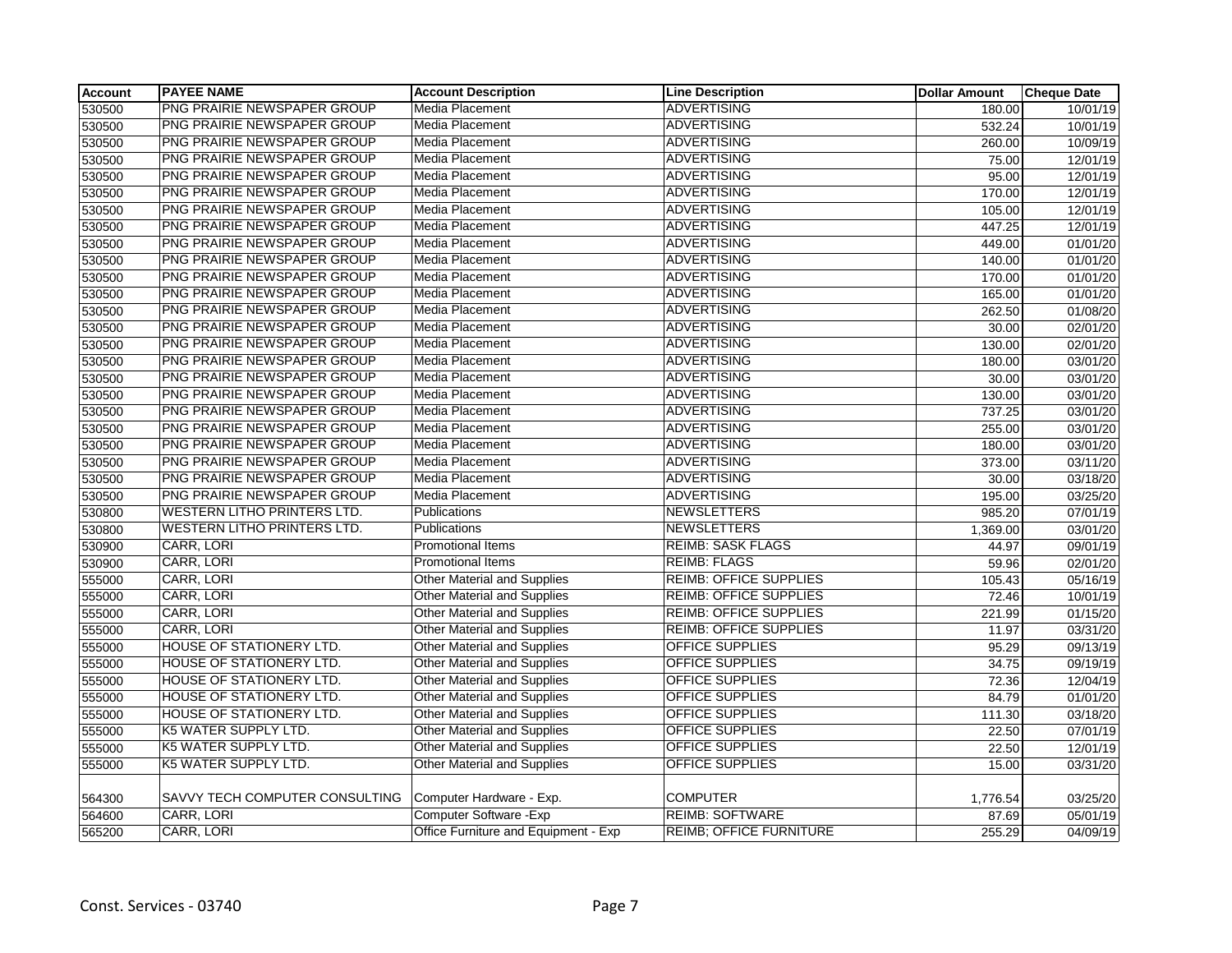# **LEGISLATIVE ASSEMBLY OF SASKATCHEWAN MEMBERS' ACCOUNTABILITY AND DISCLOSURE REPORT For the fiscal year ending March 31, 2020**

#### **DIRECTIVE #6 - CONSTITUENCY ASSISTANT EXPENSES**

**2019-2020 TOTAL: \$53,794.22**

| <b>Account</b> | <b>Payee Name</b>       | <b>Account Description</b>    | <b>Dollar Amount</b> | <b>Cheque Date</b> |  |
|----------------|-------------------------|-------------------------------|----------------------|--------------------|--|
|                |                         |                               |                      |                    |  |
| 514000         | <b>HILSTROM, GAIL M</b> | Casual/Term                   | 134.52               | 08/21/19           |  |
| 514000         | <b>HILSTROM, GAIL M</b> | Casual/Term                   | 1.34                 | 02/19/20           |  |
| 514300         | COLBOW, SUSAN A.        | Part-Time/Permanent Part-Time | 0.00                 | 04/03/19           |  |
| 514300         | COLBOW, SUSAN A.        | Part-Time/Permanent Part-Time | 634.51               | 04/16/19           |  |
| 514300         | COLBOW, SUSAN A.        | Part-Time/Permanent Part-Time | 634.51               | 05/01/19           |  |
| 514300         | COLBOW, SUSAN A.        | Part-Time/Permanent Part-Time | 634.51               | 05/15/19           |  |
| 514300         | COLBOW, SUSAN A.        | Part-Time/Permanent Part-Time | 883.78               | 05/29/19           |  |
| 514300         | COLBOW, SUSAN A.        | Part-Time/Permanent Part-Time | 951.76               | 06/12/19           |  |
| 514300         | COLBOW, SUSAN A.        | Part-Time/Permanent Part-Time | 793.14               | 06/26/19           |  |
| 514300         | COLBOW, SUSAN A.        | Part-Time/Permanent Part-Time | 317.25               | 07/10/19           |  |
| 514300         | COLBOW, SUSAN A.        | Part-Time/Permanent Part-Time | 634.51               | 07/24/19           |  |
| 514300         | COLBOW, SUSAN A.        | Part-Time/Permanent Part-Time | 634.51               | 08/07/19           |  |
| 514300         | COLBOW, SUSAN A.        | Part-Time/Permanent Part-Time | 793.14               | 08/21/19           |  |
| 514300         | COLBOW, SUSAN A.        | Part-Time/Permanent Part-Time | 634.51               | 09/04/19           |  |
| 514300         | <b>COLBOW, SUSAN A.</b> | Part-Time/Permanent Part-Time | 475.88               | 09/18/19           |  |
| 514300         | COLBOW, SUSAN A.        | Part-Time/Permanent Part-Time | 793.14               | 10/02/19           |  |
| 514300         | COLBOW, SUSAN A.        | Part-Time/Permanent Part-Time | 793.14               | 10/16/19           |  |
| 514300         | COLBOW, SUSAN A.        | Part-Time/Permanent Part-Time | 475.88               | 11/01/19           |  |
| 514300         | COLBOW, SUSAN A.        | Part-Time/Permanent Part-Time | 793.14               | 11/13/19           |  |
| 514300         | COLBOW, SUSAN A.        | Part-Time/Permanent Part-Time | 475.88               | 11/27/19           |  |
| 514300         | COLBOW, SUSAN A.        | Part-Time/Permanent Part-Time | 1,110.39             | 12/11/19           |  |
| 514300         | COLBOW, SUSAN A.        | Part-Time/Permanent Part-Time | 634.51               | 12/24/19           |  |
| 514300         | COLBOW, SUSAN A.        | Part-Time/Permanent Part-Time | 634.51               | 01/08/20           |  |
| 514300         | COLBOW, SUSAN A.        | Part-Time/Permanent Part-Time | 793.14               | 01/23/20           |  |
| 514300         | COLBOW, SUSAN A.        | Part-Time/Permanent Part-Time | 634.51               | 02/05/20           |  |
| 514300         | <b>COLBOW, SUSAN A.</b> | Part-Time/Permanent Part-Time | 782.07               | 02/19/20           |  |
| 514300         | COLBOW, SUSAN A.        | Part-Time/Permanent Part-Time | 531.22               | 03/04/20           |  |
| 514300         | COLBOW, SUSAN A.        | Part-Time/Permanent Part-Time | 657.70               | 03/18/20           |  |
| 514300         | COLBOW, SUSAN A.        | Part-Time/Permanent Part-Time | 708.29               | 04/01/20           |  |
| 514300         | COLBOW, SUSAN A.        | Part-Time/Permanent Part-Time | 354.14               | 04/09/20           |  |
| 514300         | STORY, ROSALIE          | Part-Time/Permanent Part-Time | 0.00                 | 04/03/19           |  |
| 514300         | STORY, ROSALIE          | Part-Time/Permanent Part-Time | 1,368.62             | 04/16/19           |  |
| 514300         | <b>STORY, ROSALIE</b>   | Part-Time/Permanent Part-Time | 977.59               | 05/01/19           |  |
| 514300         | STORY, ROSALIE          | Part-Time/Permanent Part-Time | 1,173.10             | 05/15/19           |  |
| 514300         | STORY, ROSALIE          | Part-Time/Permanent Part-Time | 1,173.10             | 05/29/19           |  |
| 514300         | <b>STORY, ROSALIE</b>   | Part-Time/Permanent Part-Time | 1,173.10             | 06/12/19           |  |
| 514300         | <b>STORY, ROSALIE</b>   | Part-Time/Permanent Part-Time | 1,173.10             | 06/26/19           |  |
| 514300         | STORY, ROSALIE          | Part-Time/Permanent Part-Time | 1,173.10             | 07/10/19           |  |